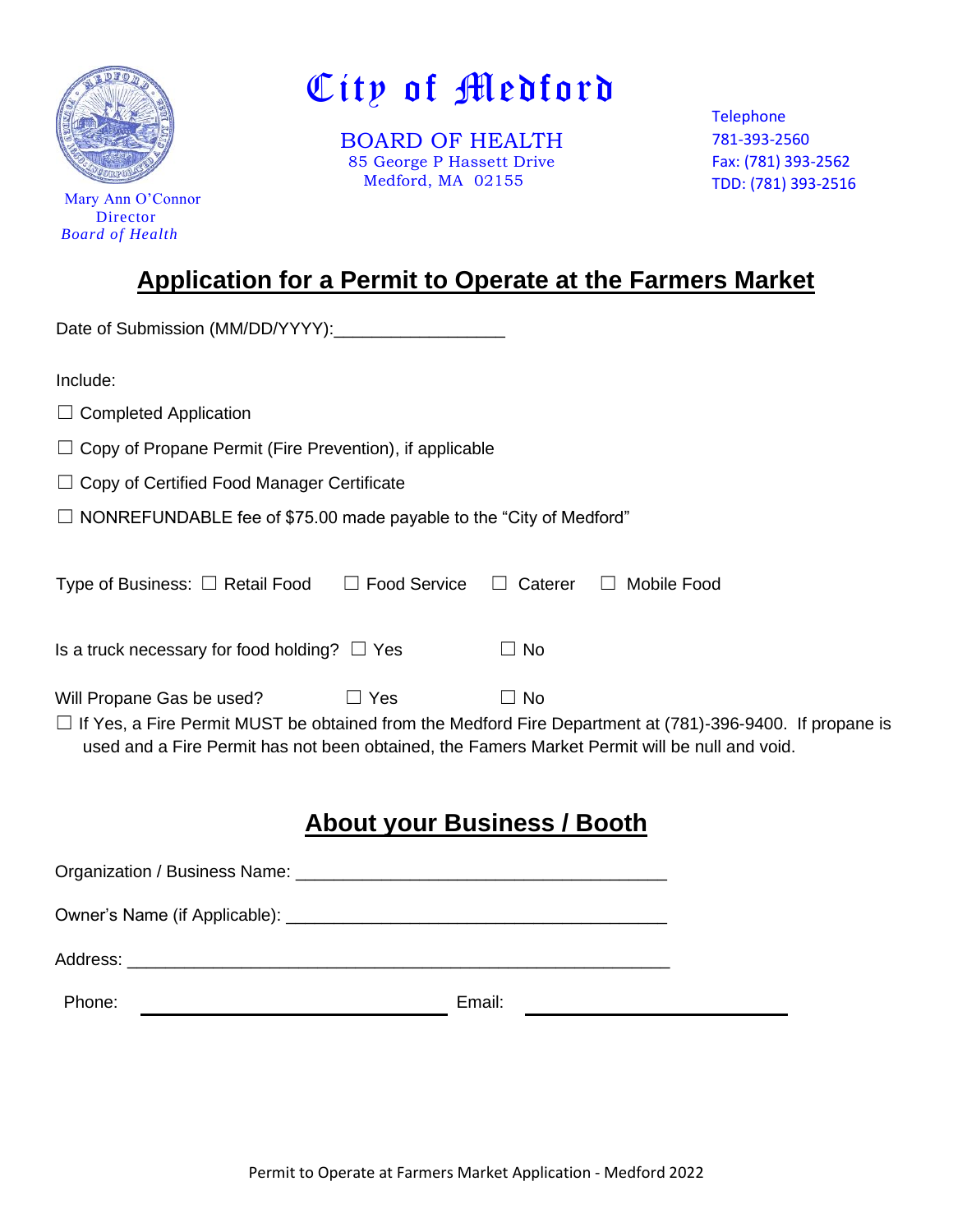## **Dates attending Farmers Market in 2022**

|  | $\Box$ June 9 $\Box$ June 16 $\Box$ June 23 $\Box$ June 30         |  |
|--|--------------------------------------------------------------------|--|
|  | $\Box$ July 7 $\Box$ July 14 $\Box$ July 21 $\Box$ July 28         |  |
|  | $\Box$ August 4 $\Box$ August 11 $\Box$ August 18 $\Box$ August 25 |  |

|  |  | $\Box$ Sept 1 $\Box$ Sept 8 $\Box$ Sept 15 $\Box$ Sept 22 $\Box$ Sept 29 |
|--|--|--------------------------------------------------------------------------|

 $\Box$  Oct 6  $\Box$  Oct 13

 $\Box$  Nov 20 (special Thanksgiving market)

## **Contact Person in Charge (PIC) during the Event(s)**

**The PIC is the person DIRECTLY responsible for the Food Safety Operations during food preparation and during the farmer's market.**

| Name of<br>PIC: |                                      |                                                                                                             |
|-----------------|--------------------------------------|-------------------------------------------------------------------------------------------------------------|
| Phone:          |                                      | Email:                                                                                                      |
|                 | Is the PIC a Certified Food Manager? | $\Box$ Yes - Submit a copy of the Certificate<br>$\Box$ No                                                  |
|                 |                                      | Does the PIC have an Allergy Awareness Certificate? $\square$ Yes - Submit a copy of the Certificate<br>No. |

Employees or Volunteers who are experiencing symptoms of **Vomiting, Diarrhea, Jaundice, Sore Throat with Fever, or Infected Cuts and Burns with pus on hands and wrists shall not work at the event as a food handler.** Please review employee health with the staff prior to the event. For more information about employee health visit:

#### **http://www.fda.gov/Food/GuidanceRegulation/RetailFoodProtection/default.htm**

## **Food Information**

Will all Foods be prepared at a licensed Food Establishment?  $\Box$  Yes  $\Box$  No If Yes, Provide a copy of the Food Establishment Permit

List **ALL TCS** (Time/Temperature Control for Safety Food) Food and Beverage items to be prepared and served.

Attach a separate sheet if necessary.

NOTE: Any changes to the menu must be submitted to and approved by the Medford Board of Health Department **at least 5 business days prior to the event. Only the Food items listed on the Permit may be offered at the farmers market.**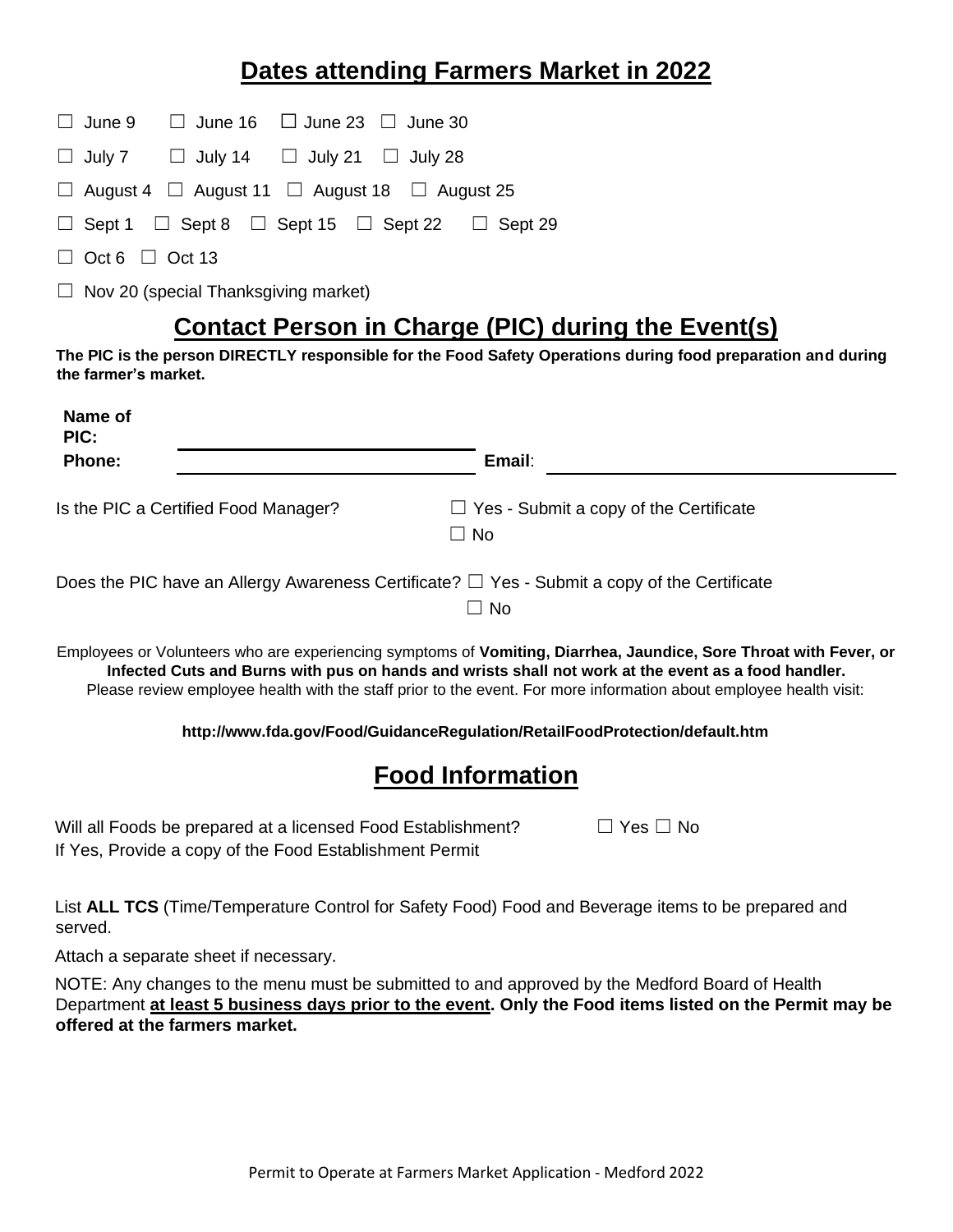| Food Menu Item | Prepared at approved<br>kitchen (Yes/No) | Prepared On-Site<br>(Yes/No) |
|----------------|------------------------------------------|------------------------------|
|                |                                          |                              |
|                |                                          |                              |
|                |                                          |                              |
|                |                                          |                              |
|                |                                          |                              |
|                |                                          |                              |
|                |                                          |                              |
|                |                                          |                              |
|                |                                          |                              |
|                |                                          |                              |
|                |                                          |                              |
|                |                                          |                              |
|                |                                          |                              |
|                |                                          |                              |
|                |                                          |                              |
|                |                                          |                              |
|                |                                          |                              |
|                |                                          |                              |
|                |                                          |                              |
|                |                                          |                              |
|                |                                          |                              |
|                |                                          |                              |
|                |                                          |                              |
|                |                                          |                              |
|                |                                          |                              |
|                |                                          |                              |
|                |                                          |                              |
|                |                                          |                              |
|                |                                          |                              |
|                |                                          |                              |
|                |                                          |                              |
|                |                                          |                              |
|                |                                          |                              |
|                |                                          |                              |
|                |                                          |                              |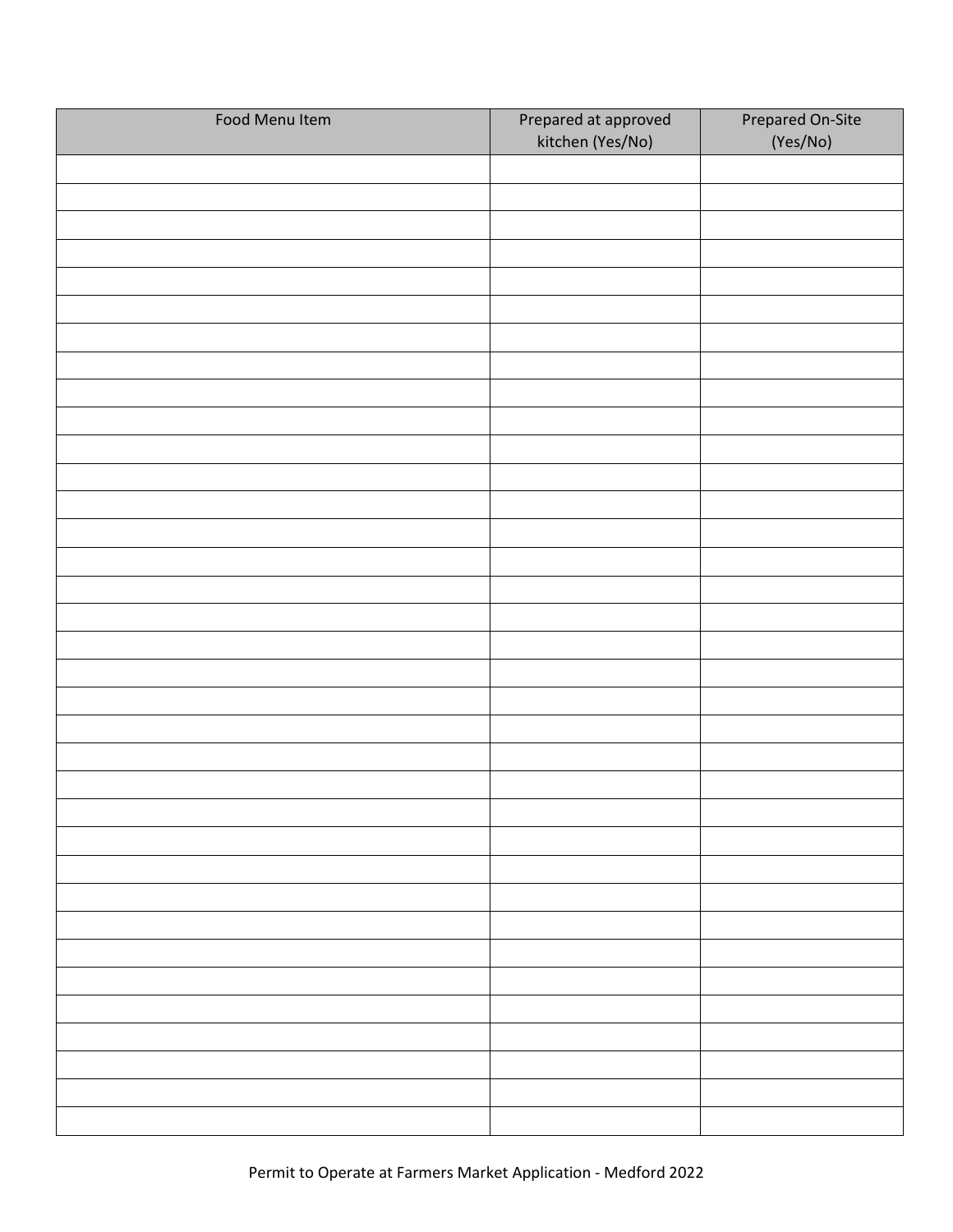#### **Food Preparation**

#### **Describe the Following for TCS (Time/Temperature Control for Safety Food) Foods Prepared at an Approved Kitchen and/or at the Farmers Market**

When will Foods be prepared?

How will the Foods be transported from the Kitchen to the Farmers Market?

How will TCS (Time/Temperature Control for Safety Food) Foods be held Cold (41°F and below) during transport?

 $\Box$  N/A (there will not be any cold holding)

How will TCS (Time / Temperature Control for Safety Food) foods be held Hot (135°F and above) during Transport?  $\Box$  N/A (there will not be any hot holding)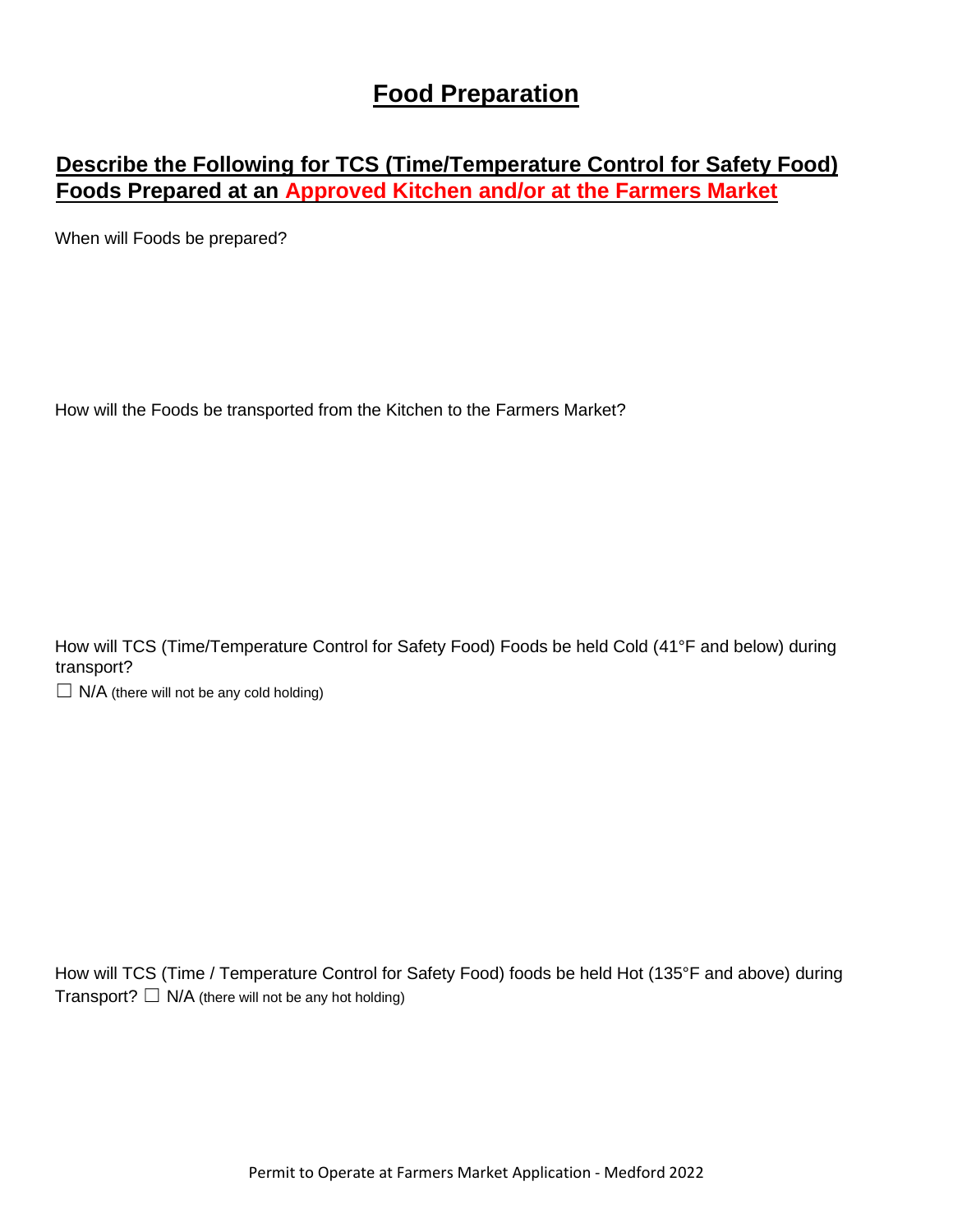## **Food Handling at the Event**

#### **Once Prepared, describe the Following for TCS (Time/Temperature Control for Safety Food) Foods at the Event (prepared at an approved kitchen and/or on-site)**

How will prepared TCS (Time / Temperature Control for Safety Food) foods be held cold (41°F and below):

How will prepared TCS (Time / Temperature Control for Safety Food) foods be held Hot (135°F and above):  $\Box$  N/A (there will not be any hot holding)

How will prepared Foods be monitored while at the Farmers Market:

Will there be overhead cover?  $\Box$  Yes  $\Box$  No

How Foods will be protected against environmental and customer contamination**:** 

Describe where utensil washing will take place:

If no utensil washing facilities are available on site, describe the location of back-up utensil storage: